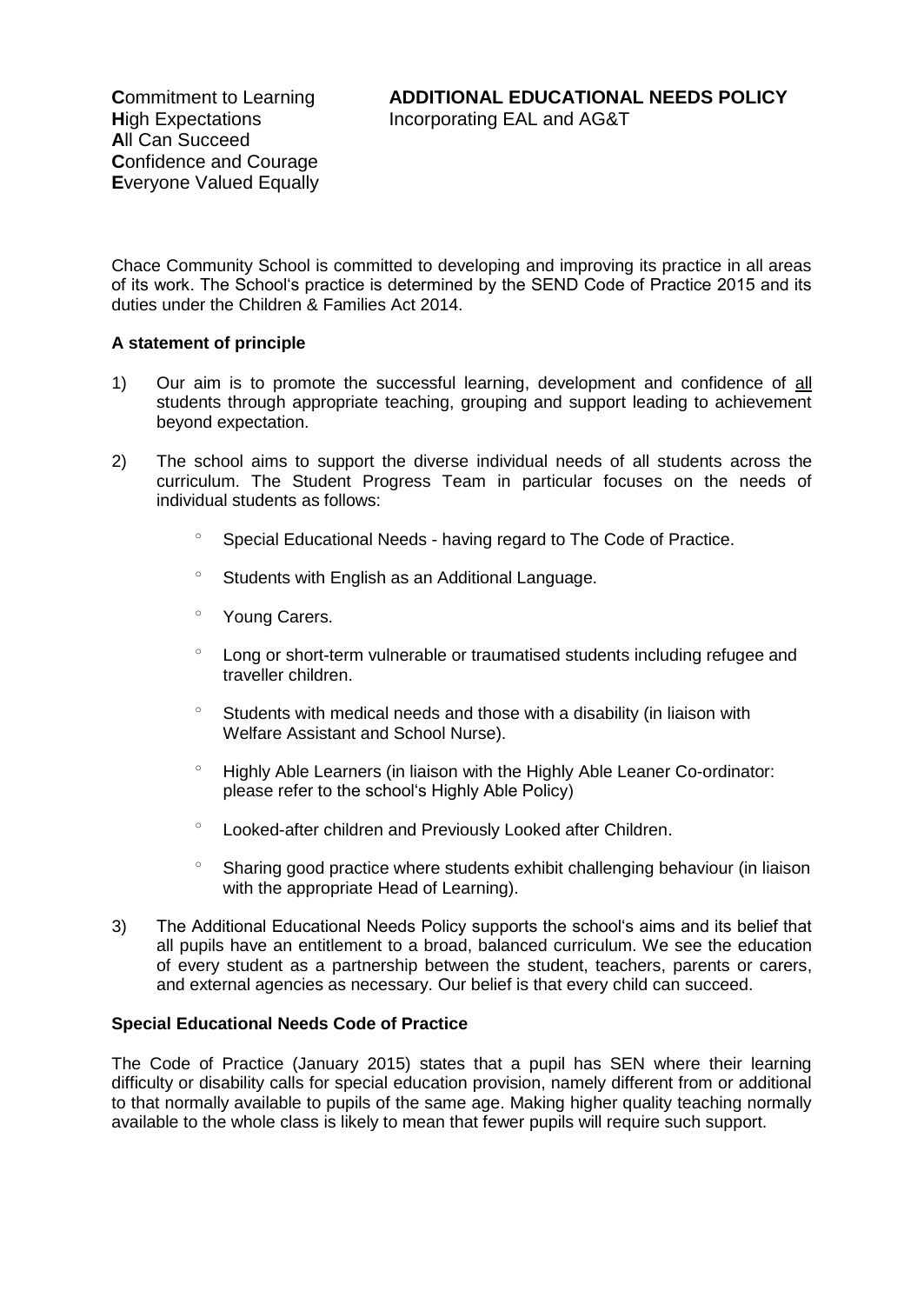Appendix 1

## **The Role of the Special Educational Needs Co-ordinator**

The Special Educational Needs Co-ordinator (SENCO) is responsible for the co-ordination of the Special Educational Needs provision for all students with Special Educational Needs.

The SENCO:

- Manages the planning, provision, monitoring, evaluation and review of work with students with Special Educational Needs;
- Ensures access to a broad and balanced curriculum beyond the National Curriculum for these students;
- Ensures that provision for these students meets their individual needs;
- Ensures that there is careful recording of these needs, actions taken and outcomes and that this informs planning and future provision;
- Ensures that consideration is given to the wishes of the student and parent/carer;
- Ensures that support from external agencies is sought as appropriate, with the Educational Psychologist involved particularly, but not necessarily only, in the stage preceding referral to the LA for statutory assessment
- Maintains and reviews the Additional Needs Register;.
- Manages the annual and transitional reviews for students with Education, Health and Care Plans (EHCP)
- Participate in the Transition Process of the new intake in year 7
- Contributes to the in-service training of staff.

# **The Process of Identification of Need(s)**

Students with special educational needs are identified as follows:

*From the standard transfer forms at primary transfer*

The Transition Team visit most primary schools to seek detailed information from the class teacher and primary SENCO. The SENCO attends the annual (transitional) review of all year 6 students with a statement of educational needs/EHCP.

*Benchmark testing*

At the start of Y7 students undertake CATs and reading tests. The CATs, SATs and reading test results inform the support timetable and identify students for support strategies and further testing if necessary.

*Liaison Meetings*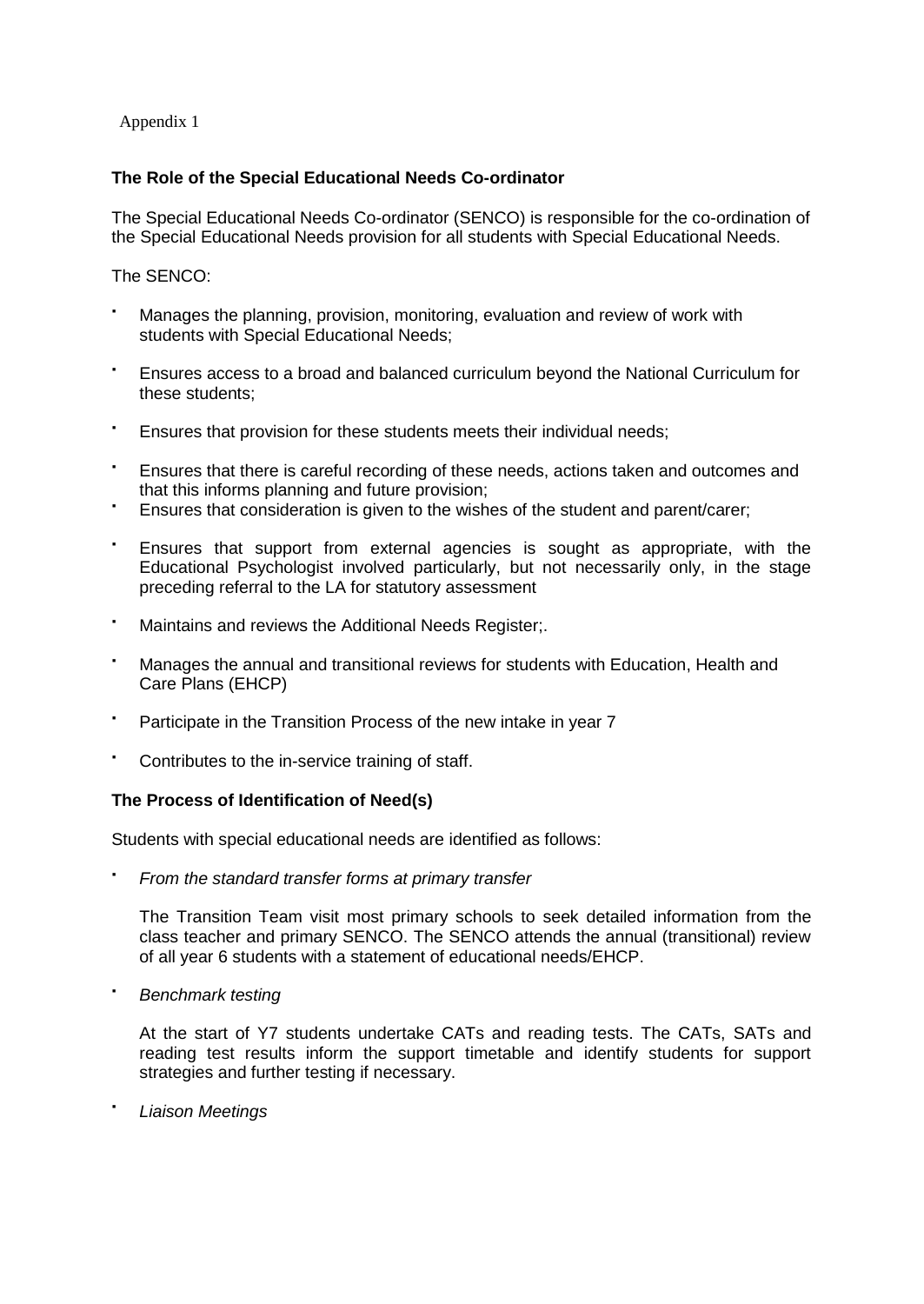Advice and support regarding particular concerns is sought in liaison meetings . Schoolbased key Inclusion staff attends the Inclusive Learning Group weekly meeting to maintain an intervention overview and review strategies.

# **Support Strategies**

- The SENCO oversees the arrangement of special considerations (access arrangements) as necessary for students taking public examinations.
- A member of the Student Progress Faculty is linked with each Curriculum area to support staff in their work with students with diverse individual needs. Each faculty nominates a link member of staff for able students through whom information about courses and resources is channelled.
- Where there is classroom support, the class teacher and support teacher/teaching assistant work collaboratively to ensure that all students are accessing the curriculum and negotiate a Support Contract. When a student has a plan, the support is targeted at the student. The support teacher/teaching assistant will sometimes work with a group of students, enabling them to access the work and to become mutually supportive. Termly feedback concerning the effectiveness of support informs planning.
- Each Year 7 form is allocated to a Teaching Assistant, helping to ease the transition process from primary school for the new cohort. The teaching assistants work closely with the form tutors to detect and identify early issues with a view to taking preventative action.
- Students working below National Expectations in Maths or English are targeted for support. This may be in-class, individual withdrawal or small group intervention.
- At KS3, reading tests are undertaken annually. Support is offered to all students reading below 9 years.
- All students are monitored and support provision reviewed termly.

# **Students with English as an Additional Language**

# **Identifying EAL students**

EAL students are identified on primary/secondary transfer and from information on the Standard Transfer Form in the case of term time admission students. The EAL teacher is introduced to new students during the term time admission visit. She then observes new students in the classroom, samples work and makes her own assessments based on the QCA document ‗A Language in Common' (Sept. 2000) and the National Strategies APP Students are matched to the level descriptors and students' levels added to the EMAG register, reviewed termly.

Information is made available to subject teachers through the EAL register The school makes interpreters available for all meetings, medicals etc in school. There are also some staff and  $6<sup>th</sup>$  form students within the school who are able to act as interpreters. The EAL teacher dovetails admission work, in class support and withdrawal work to meet the needs of those students beginning English learning and whose needs are greatest in beginning to access the curriculum. Reading groups are run by EAL staff and  $6<sup>th</sup>$  formers for targeted students.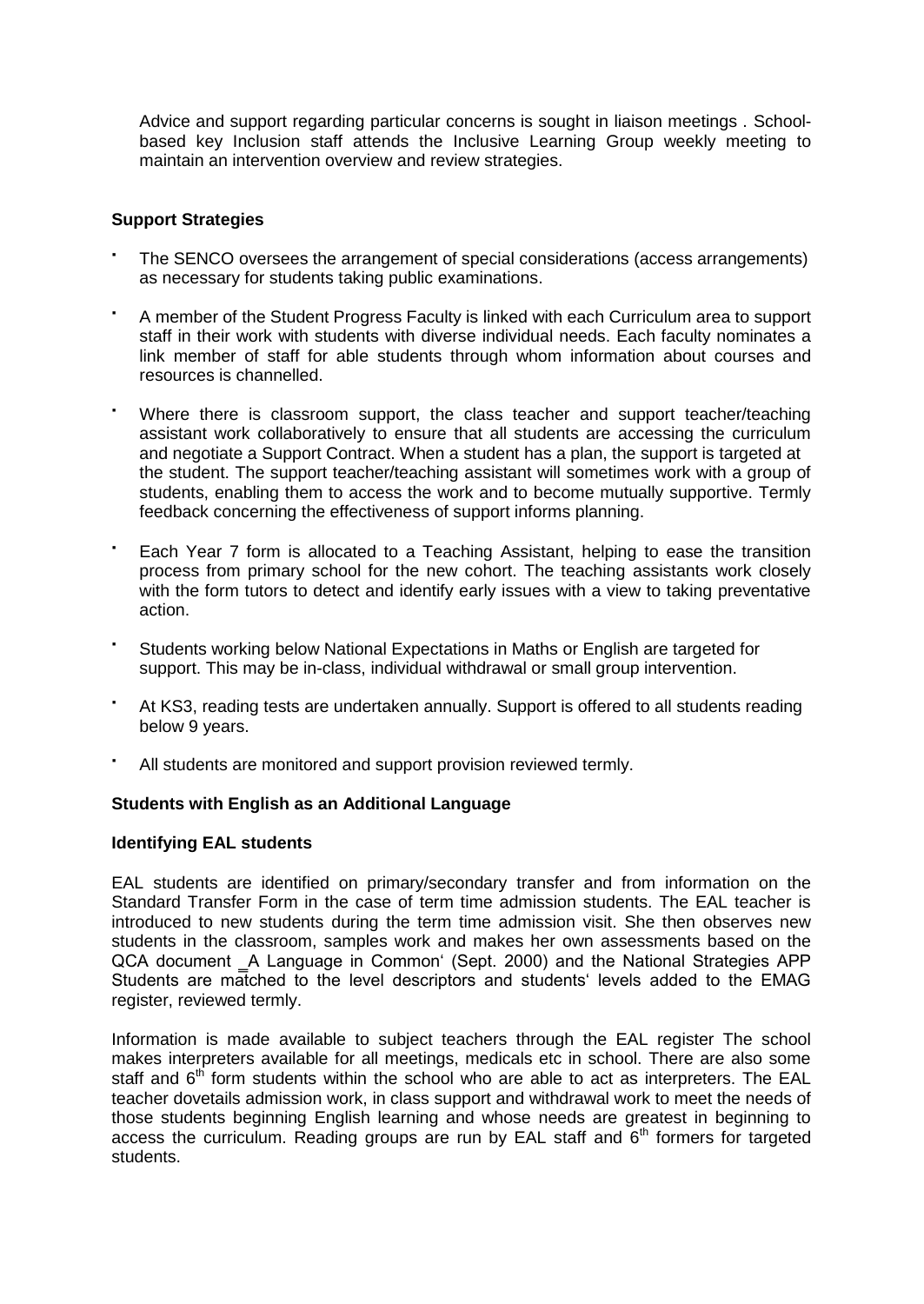After school study and homework clubs are organised by staff. At KS4 a targeted option is on offer for EAL students.

All Heads of Faculty have copies of the level descriptors used to chart the progress of EAL students and, with support and advice from the EAL teacher (as necessary) differentiate work to allow students to progress to the next level and make their learning secure.

## **Looked After Children**

In line with LA practice, the school defines Looked After Children (LAC) as those accommodated under Section 20 of the Children's Act. Such children have the support of a social worker and may be fostered or live in a care home.

Within 20 days of a looked after child joining the School the LAC Co-ordinator contacts the social worker and a Personal Education Plan (PEP) is written. This sets academic and social targets for the student's progress and is a useful tool for monitoring success. The plan is initially reviewed after three months, then at six monthly intervals. Heads of Learning and Form tutors of the Looked After students are invited to engage in the monitoring and reviewing of the PEP.

The school is represented at placement review meetings and other professionals meetings related to these students. Staff are informed about issues related to looked after children and teachers of these children are appraised of their targets. The academic attainment and school attendance of looked after children are regularly reported on to the Health Education Access Resource Team (HEART) whether the students are the responsibility of Enfield or another local authority.

#### **Students with an EHCP**

- Students receive additional support as advised on their EHCP, provided by Tutors and Teaching Assistants (TAs). The level of funding is established following criteria set out by Enfield LA.
- Parents are informed of the nature of that support, which may be in-class support, individual withdrawal, or small group intervention.
- All staff are aware of students' needs via the Prior Attainment Folder. All staff are given summaries of the needs of these students \_Thumbnail Sketch'and guidelines on recommended strategies to use with those individuals, and have access to SEN files. 'One Page Profiles' are displayed in the staff room and shared
- Statutory reviews are informed by feedback from staff and a full report is written by the SENCO. Professionals from outside agencies are invited to participate in the transitional reviews. The Educational Psychologist is also invited to attend these reviews. Parents/ Carers and students views are sought at these meetings.

#### **Staffing**

The Student Progress Faculty, comprising a range of staff: SENCO, EAL, teachers and TAs, is an integral part of Chace's Inclusion Team. Several staff have additional expertise in working with Specific Learning Difficulties, including Complex Needs.

The work of the Student Progress Faculty is overseen by the deputy headteacher.